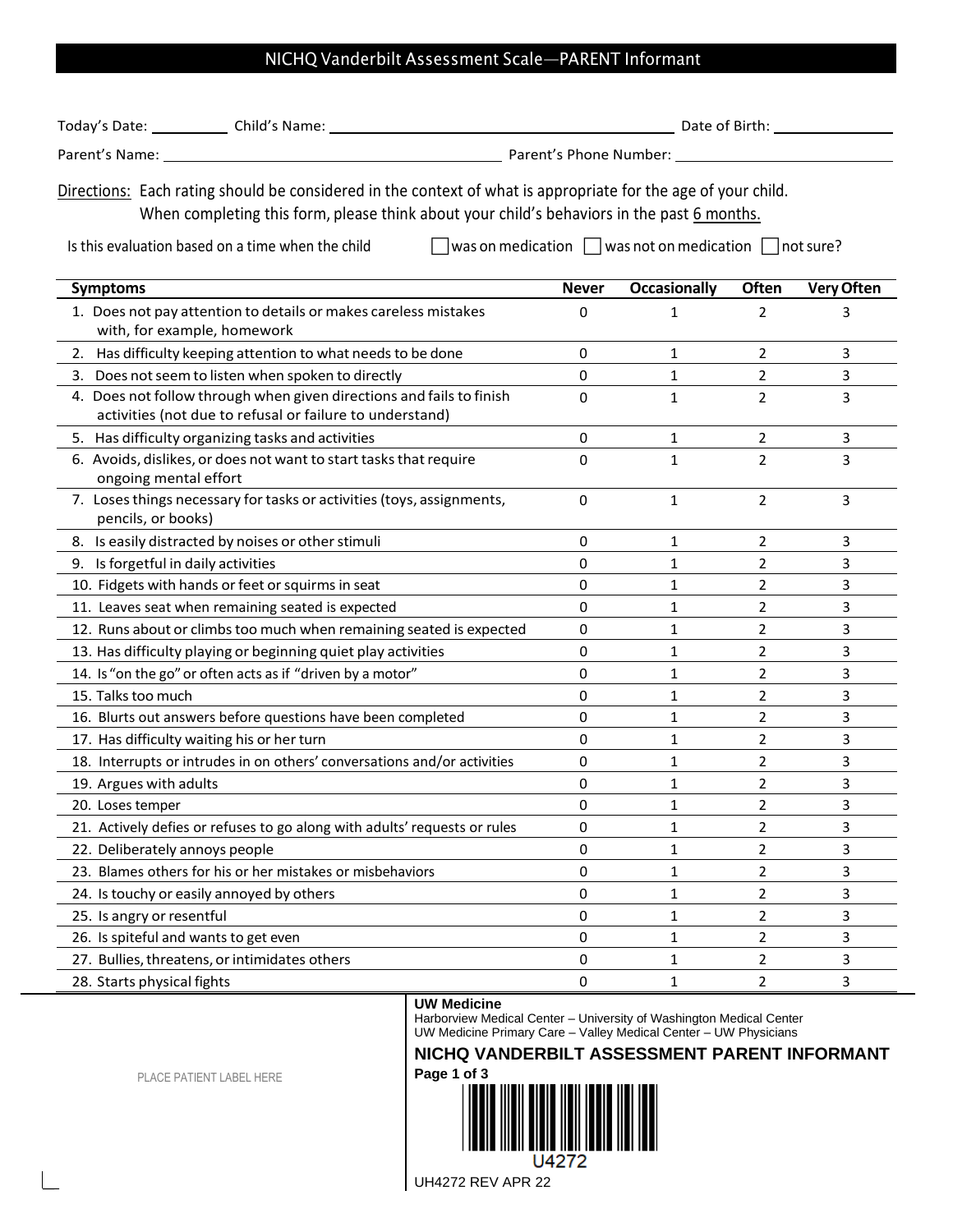| 29. Lies to get out of trouble or to avoid obligations (ie, "cons" others) |  |  |
|----------------------------------------------------------------------------|--|--|
| 30. Is truant from school (skips school) without permission                |  |  |
| 31. Is physically cruel to people                                          |  |  |
| 32. Has stolen things that have value                                      |  |  |

| <b>Symptoms (continued)</b>                                                        | <b>Never</b> | Occasionally | <b>Often</b> | <b>Very Often</b> |
|------------------------------------------------------------------------------------|--------------|--------------|--------------|-------------------|
| 33. Deliberately destroys others' property                                         | 0            |              |              | 3                 |
| 34. Has used a weapon that can cause serious harm (bat, knife, brick, gun)         | 0            |              |              |                   |
| 35. Is physically cruel to animals                                                 | O            |              |              | 3                 |
| 36. Has deliberately set fires to cause damage                                     | 0            |              |              | 3                 |
| 37. Has broken into someone else's home, business, or car                          | 0            |              |              | 3                 |
| 38. Has stayed out at night without permission                                     |              |              |              | 3                 |
| 39. Has run away from home overnight                                               | O            |              |              | 3                 |
| 40. Has forced someone into sexual activity                                        | 0            |              |              |                   |
| 41. Is fearful, anxious, or worried                                                | 0            |              |              |                   |
| 42. Is afraid to try new things for fear of making mistakes                        | 0            |              |              |                   |
| 43. Feels worthless or inferior                                                    | O            |              |              |                   |
| 44. Blames self for problems, feels guilty                                         |              |              |              |                   |
| 45. Feels lonely, unwanted, or unloved; complains that "no one loves him or her" 0 |              |              |              | 3                 |
| 46. Is sad, unhappy, or depressed                                                  |              |              |              |                   |
| 47. Is self-conscious or easily embarrassed                                        |              |              |              |                   |

|                                                       | Somewhat         |         |         |                |             |
|-------------------------------------------------------|------------------|---------|---------|----------------|-------------|
|                                                       | of a<br>Above    |         |         |                |             |
| Performance                                           | <b>Excellent</b> | Average | Average | <b>Problem</b> | Problematic |
| 48. Overall school performance                        |                  |         |         |                |             |
| 49. Reading                                           |                  |         |         |                |             |
| 50. Writing                                           |                  |         |         |                |             |
| 51. Mathematics                                       |                  |         |         |                |             |
| 52. Relationship with parents                         |                  |         |         |                |             |
| 53. Relationship with siblings                        |                  |         |         |                |             |
| 54. Relationship with peers                           |                  |         |         |                |             |
| 55. Participation in organized activities (eg, teams) |                  |         |         |                |             |

Comments:

**UW Medicine** 

Harborview Medical Center – University of Washington Medical Center UW Medicine Primary Care – Valley Medical Center – UW Physicians

**NICHQ VANDERBILT ASSESSMENT PARENT INFORMANT**



PLACE PATIENT LABEL HERE

UH4272 REV APR 22